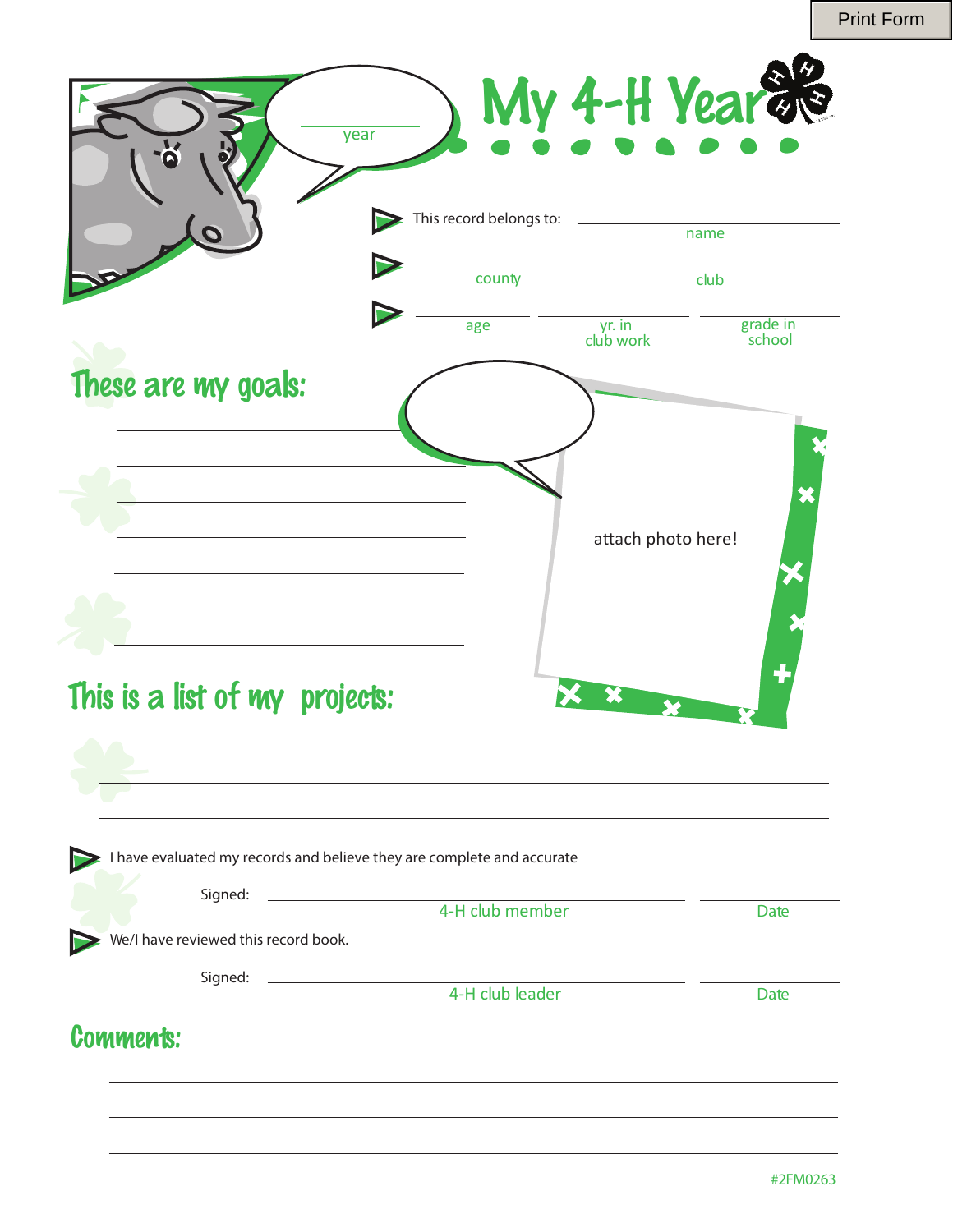|             |     |      |                                                        |      |      | <b>Club &amp; Project Meeting Participation</b> |       |     |      |      | My 4-H Year |      |  |
|-------------|-----|------|--------------------------------------------------------|------|------|-------------------------------------------------|-------|-----|------|------|-------------|------|--|
|             |     |      | Number of meetings I attended -<br>check or make notes |      |      |                                                 |       |     |      | July | Aug.        | Sept |  |
|             | Oct | Nov. | Dec.                                                   | Jan. | Feb. | March,                                          | April | May | June |      |             |      |  |
| <b>Club</b> |     |      |                                                        |      |      |                                                 |       |     |      |      |             |      |  |
| Project     |     |      |                                                        |      |      |                                                 |       |     |      |      |             |      |  |
| Project     |     |      |                                                        |      |      |                                                 |       |     |      |      |             |      |  |
|             |     |      |                                                        |      |      |                                                 |       |     |      |      |             |      |  |

# Commitees & Office Summary (4-H and and Other)

| Name of Committee or Office | Description/What I Needed to Do |  |  |  |  |
|-----------------------------|---------------------------------|--|--|--|--|
|                             |                                 |  |  |  |  |
|                             |                                 |  |  |  |  |
|                             |                                 |  |  |  |  |
|                             |                                 |  |  |  |  |
|                             |                                 |  |  |  |  |
|                             |                                 |  |  |  |  |
|                             |                                 |  |  |  |  |

### **Promotional Presentations**

 $\triangleright$ 

I promoted or publicized 4-H (news article, talk, radio, t.v., 4-H Ambassador responsiblities, etc.) Examples: Martin Luther King Day, Ads, Displays.

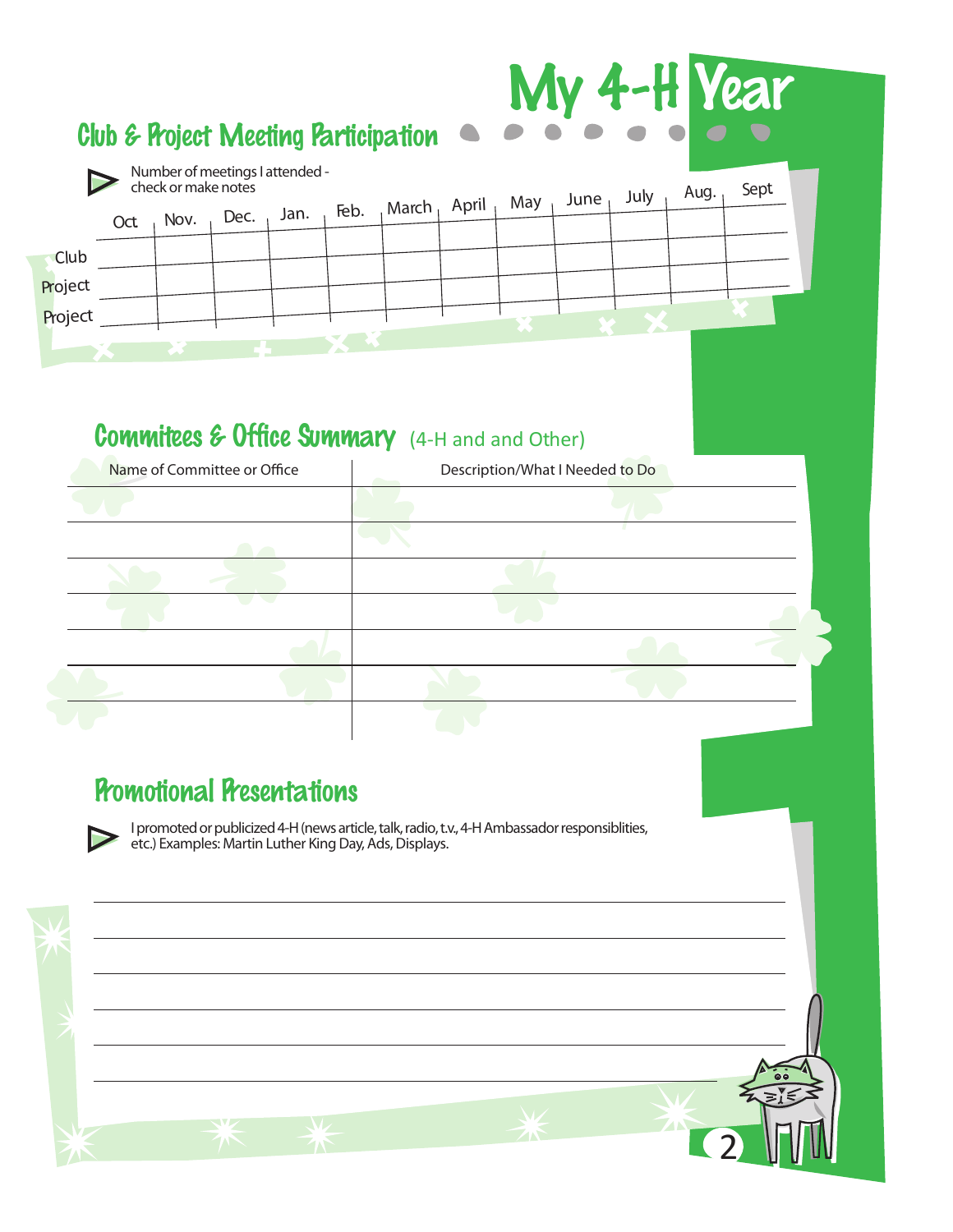

## I Took Part in the Following Communications Activities:

Demonstration/Illustrated Talk, Kiwanis Report, reports at club meetings, public speaking, etc.

| type of communication | title | Event or Location |
|-----------------------|-------|-------------------|
|                       |       |                   |
|                       |       |                   |
|                       |       |                   |
|                       |       |                   |
|                       |       |                   |
|                       |       |                   |
|                       |       |                   |
|                       |       |                   |

 $\overline{\phantom{a}}$ 

Awards & Honors > Include 4-H & Others (You may add additional pages. You may include fair exhibits)

| Date | Activity/Event | Award | Location |
|------|----------------|-------|----------|
|      |                |       |          |
|      |                |       |          |
|      |                |       |          |
|      |                |       |          |
|      |                |       |          |
|      |                |       |          |
|      |                |       |          |
|      |                |       |          |
|      |                |       |          |
|      |                |       |          |
|      |                |       |          |